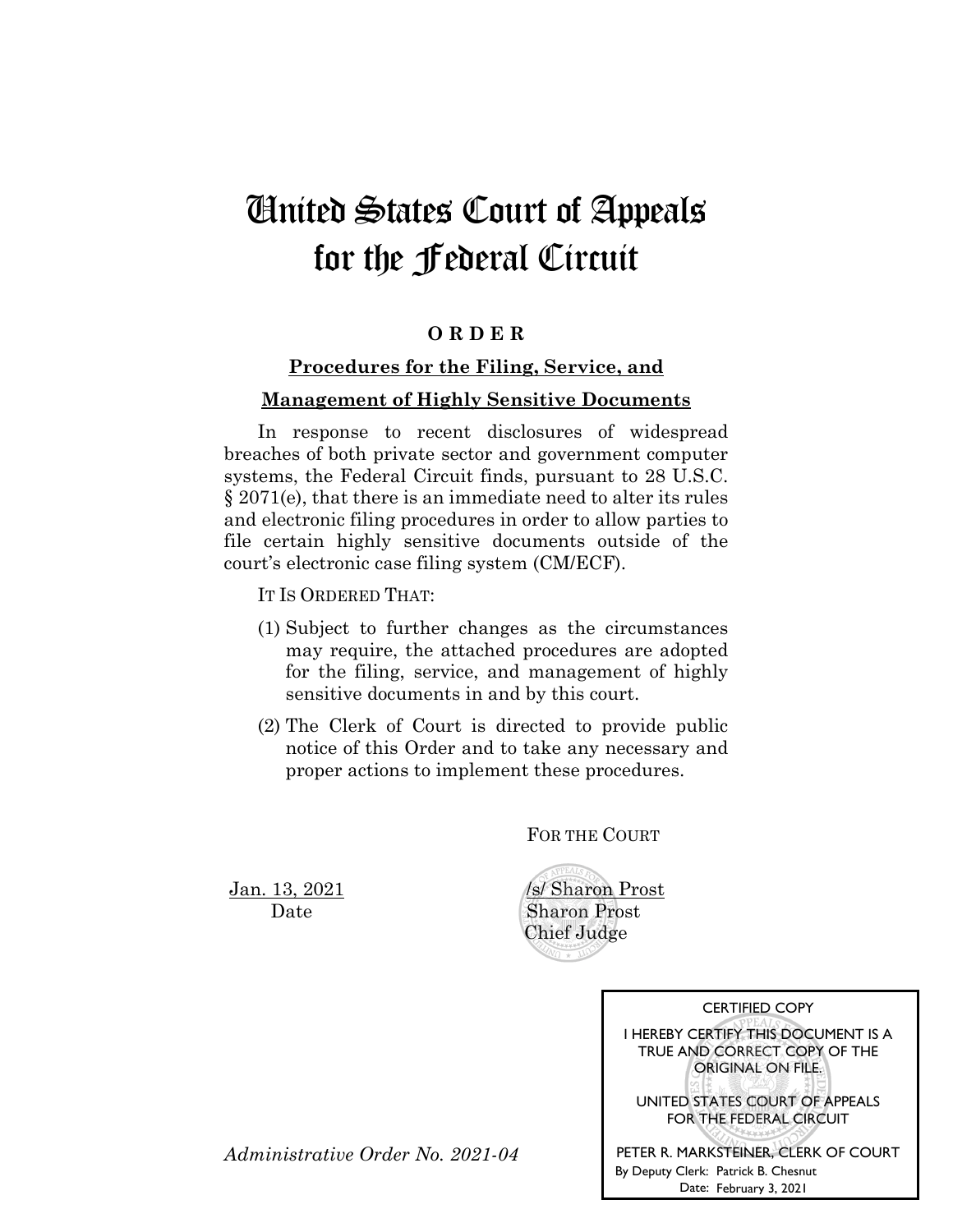## **Procedures for the Filing, Service, and Management of Highly Sensitive Documents**

#### (1) **Highly Sensitive Documents**

- (a) These procedures apply only to documents containing material that, due to its highly sensitive nature, requires a level of security greater than that provided through filing as confidential or under seal in CM/ECF.
- (b) While a document must be eligible for filing under seal or as confidential pursuant to Fed. Cir. R. 25.1(d) to be considered for classification as highly sensitive material, sealed and confidential filings in most civil cases in this court do not warrant highly sensitive designation under this order.
- (c) Documents not filed as highly sensitive documents in the originating proceedings generally are not considered highly sensitive documents on appeal.
- (d) A document is not considered highly sensitive merely because it contains personally identifiable information as defined by Fed. Cir. R.  $25.1(b)$ <sup>\*</sup> or information supporting a motion or affidavit to proceed in forma pauperis under Fed. Cir. R. 24.

#### (2) **Documents Designated in Originating Proceedings**

(a) At the time of filing any document containing material already receiving highly sensitive document protection in the originating proceeding, the party must submit a Certificate for Highly Sensitive Document Protection containing (a) the highly sensitive material, (b) the order or other authority treating the

<sup>\*</sup>Citation corrected (Feb. 3, 2021)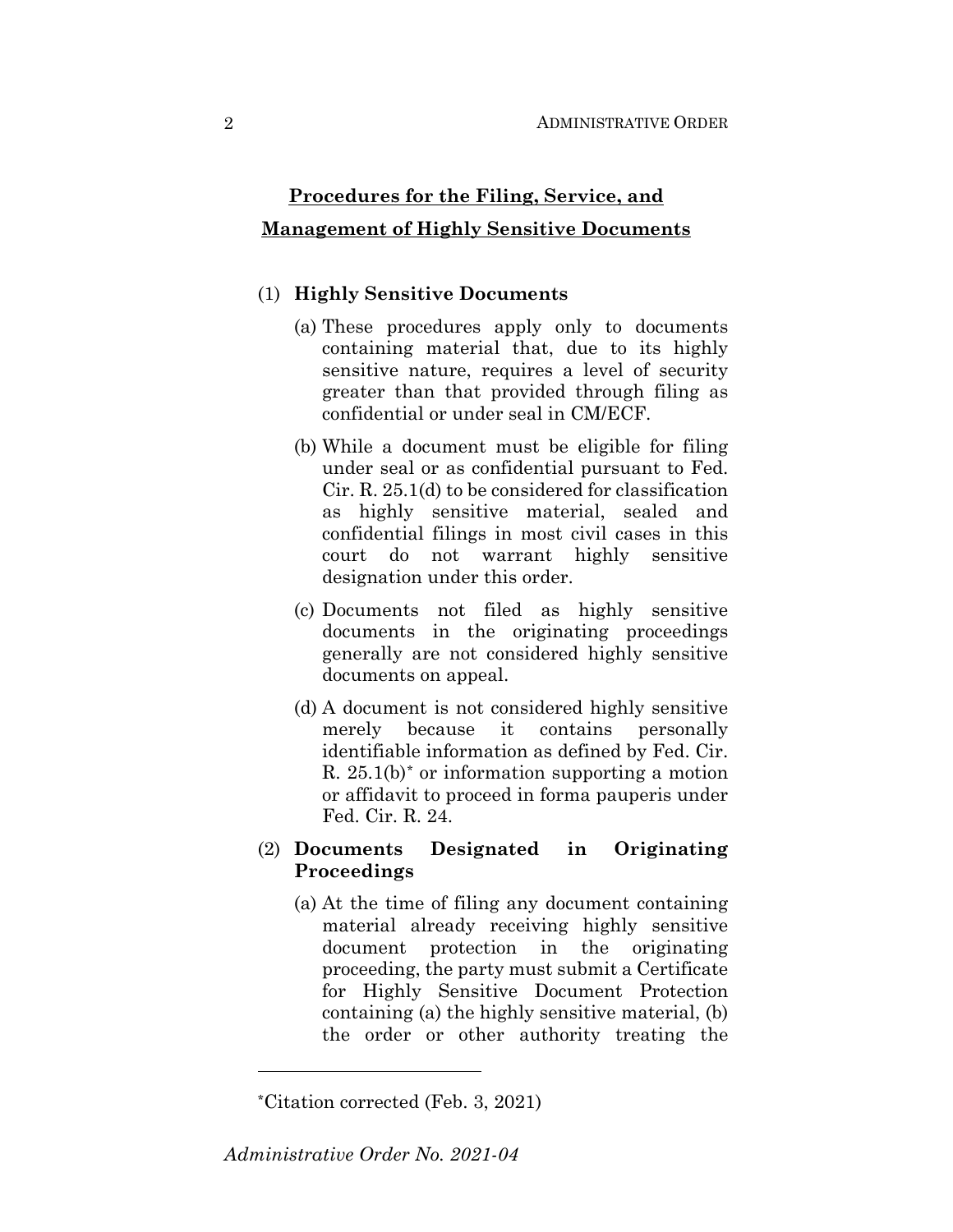material as highly sensitive, and (c) the appellate document containing the highly sensitive material.

- (b) The party must file a confidential and a nonconfidential version of the Certificate and any attachments pursuant to the requirements of Fed. Cir. R. 25.1(e). Only the nonconfidential version is filed electronically; the confidential version of the Certificate must be filed in paper with the proposed highly sensitive document submitted in a separate, sealed envelope labeled "HIGHLY SENSITIVE DOCUMENT."
- (c) All parties must be served with a paper copy of the confidential version either by mail, commercial carrier, or in person.
- (d) At the time of submitting the paper version of the Certificate for Highly Sensitive Document Protection as part of a brief, appendix, or petition, the filer must include the number of copies of the brief, appendix, or petition required by Fed. Cir. R. 25(c)(3).
- (3) **Documents Not Designated in Originating Proceedings**
	- (a) A party seeking to have this court designate material as highly sensitive that has not already been so designated must file a Motion for Highly Sensitive Document Protection simultaneously with the appendix, brief, motion or other document containing the material, establishing why the material should be subject to heightened protections for highly sensitive documents beyond those afforded to sealed documents. The party must include the proposed document to be afforded highly sensitive protection along with the Motion.
	- (b) A Motion for Highly Sensitive Document Protection may be filed in this court when the highly sensitive nature of the material requires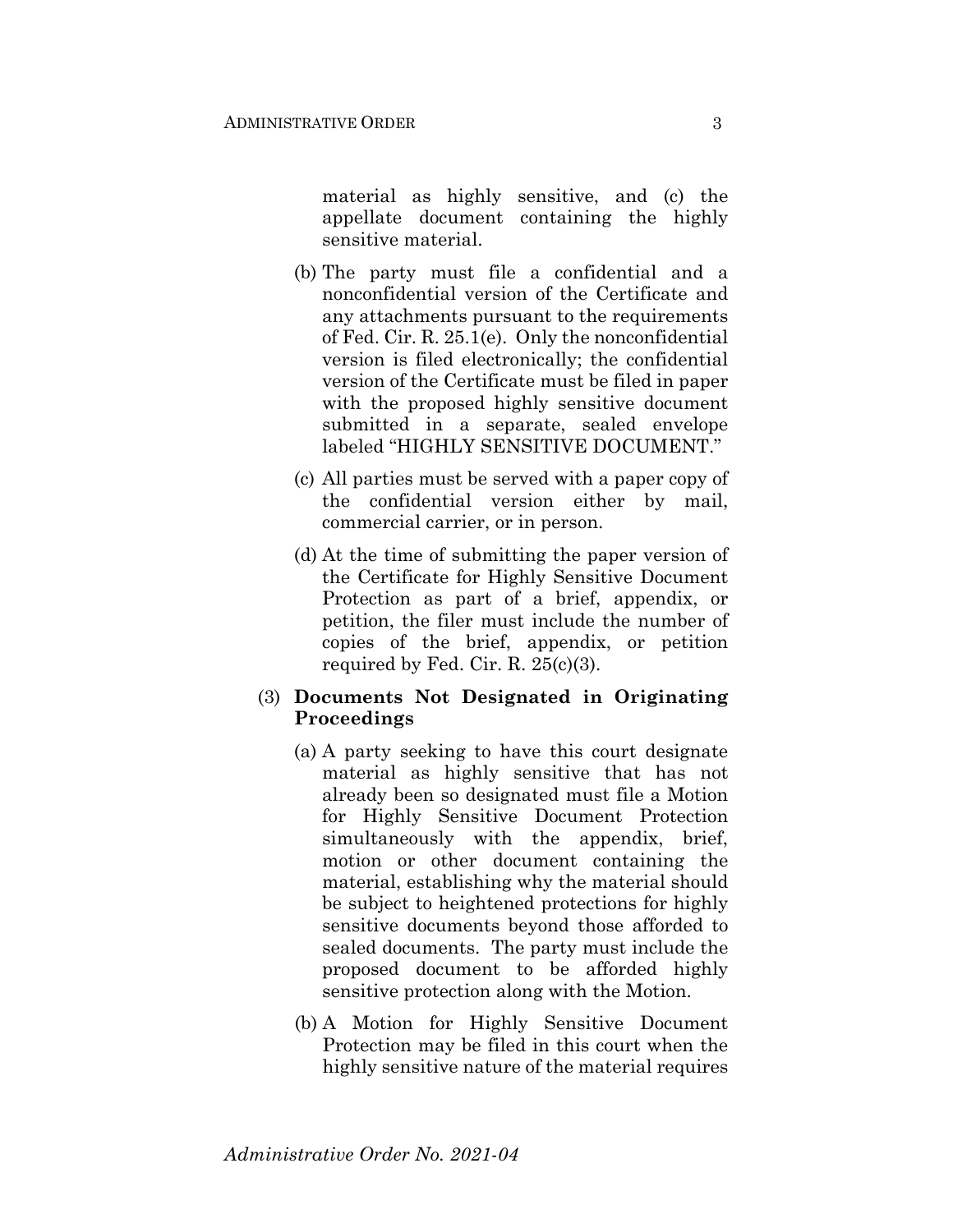a level of security greater than that provided through sealing in CM/ECF and

- (i) there is a change in circumstances that warrants reconsideration of the need for highly sensitive document protection,
- (ii) the issue of highly sensitive document protection could not have been considered in the originating proceeding,
- (iii) the need for such protection arises in the first instance on appeal, or
- (iv) the material is being filed for the first time on appeal and warrants such protection.
- (c) The party must submit a confidential and a nonconfidential version of the Motion and any attachments pursuant to the requirements of Fed. Cir. R. 25.1(e). Only the nonconfidential version is filed electronically; the confidential version of the motion must be filed in paper with the proposed highly sensitive document submitted in a separate, sealed envelope labeled "HIGHLY SENSITIVE DOCUMENT."
- (d) All parties must be served with a paper copy of the confidential version either by mail, commercial carrier, or in person.
- (e) At the time of submitting the paper version of the Certificate for Highly Sensitive Document Protection as part of a brief, appendix, or petition, the filer must include the number of copies of the brief, appendix, or petition required by Fed. Cir. R. 25(c)(3).

#### (4) **Removing Documents from CM/ECF in Pending Cases**

(a) Parties with pending, non-mandated cases as of the date of this Order seeking to designate already sealed or confidential filings as highly sensitive documents may file a "Motion to Remove Document from CM/ECF" establishing why the material should be subject to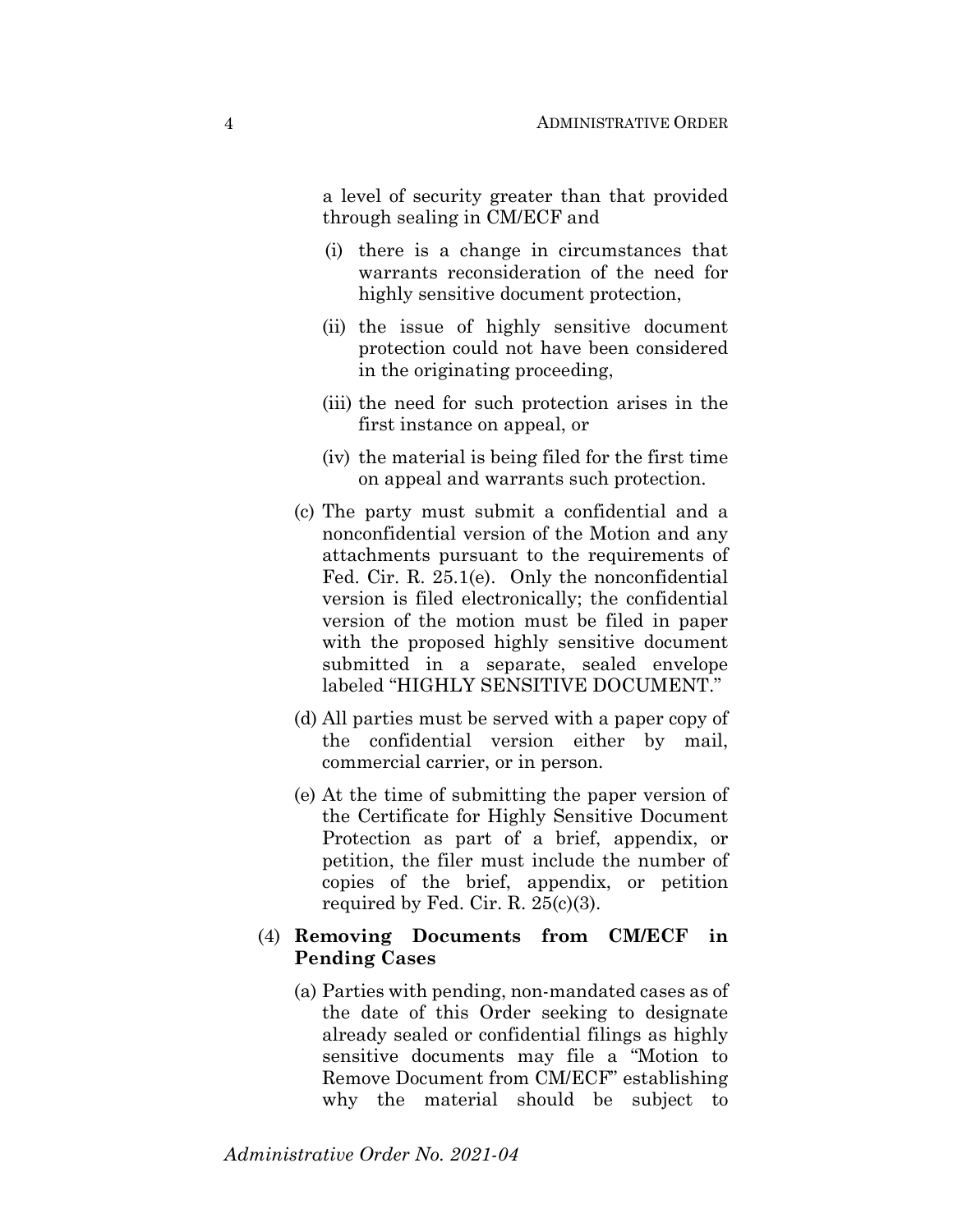heightened protections for highly sensitive documents beyond those afforded to sealed documents.

- (b) The party must file a confidential and a nonconfidential version of the Motion and attachments pursuant to the requirements of Fed. Cir. R. 25.1(e). Only the nonconfidential version is filed electronically; the confidential version of the Motion must be filed in paper with the proposed highly sensitive document submitted in a separate, sealed envelope labeled "HIGHLY SENSITIVE DOCUMENT."
- (c) All parties must be served with a paper copy of the nonconfidential version either by mail, commercial carrier, or in person.

#### (5) **Removing Documents from CM/ECF in Closed Cases**

- (a) Parties with closed, mandated cases as of the date of this Order seeking to remove already sealed or confidential filings as highly sensitive documents may file a nonconfidential "Motion to Remove Document from CM/ECF" (i) identifying the docket entry number with proposed highly sensitive material and (ii) establishing why the material should be subject to heightened protections for highly sensitive documents beyond those afforded to sealed documents.
- (b) The Clerk of Court is delegated the authority to act on the motion, which are procedural motions for purposes of Fed. Cir. R. 27(h).
- (6) **Handling of Highly Sensitive Material**. Upon receipt of any material designated or pending consideration of designation as containing highly sensitive material, the Clerk's Office shall place the material under seal and store it in a secure paper filing system. The Clerk of Court and deputy clerks are prohibited from maintaining, storing, or transmitting any designated highly sensitive